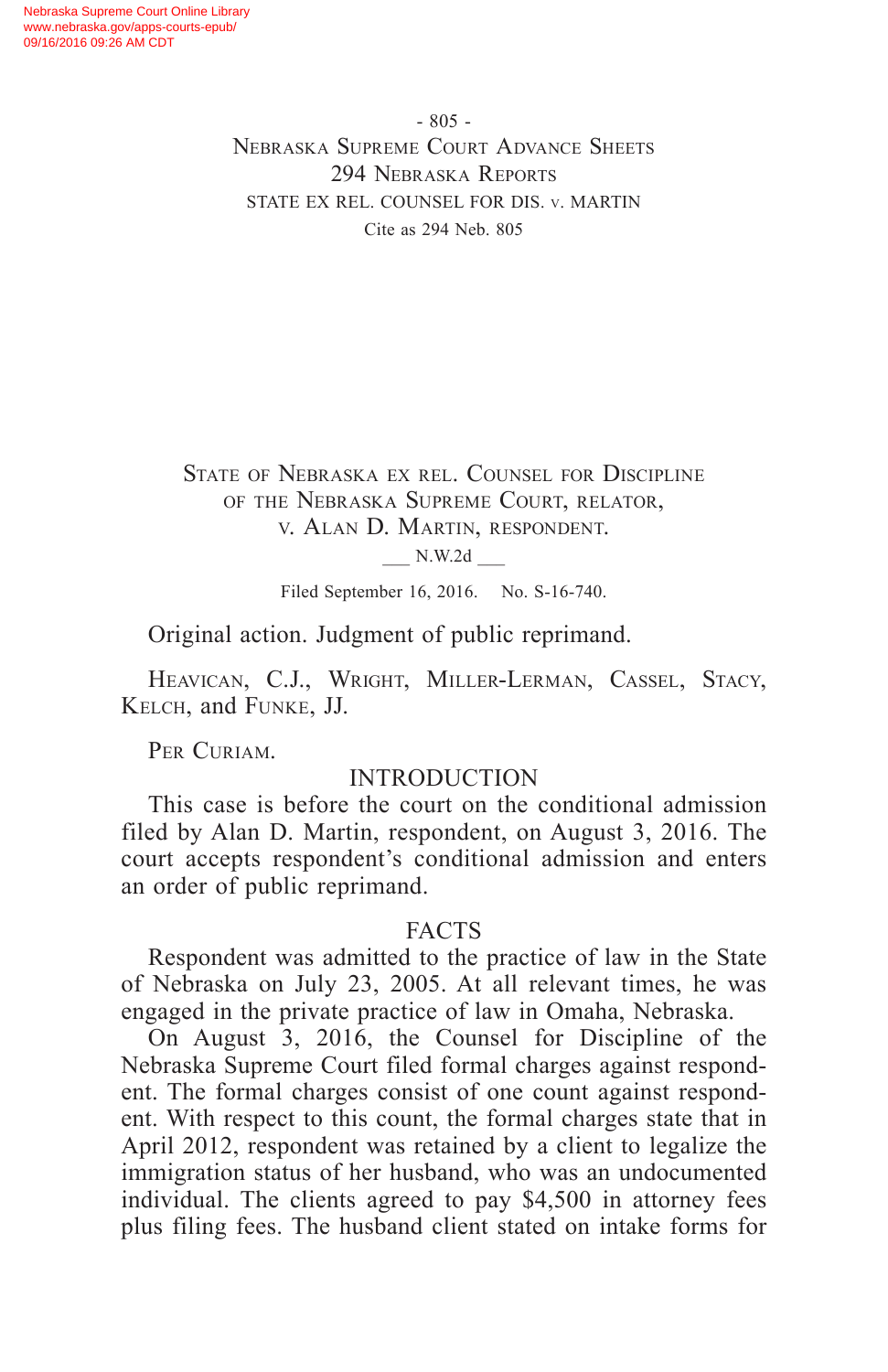- 806 -

# Nebraska Supreme Court Advance Sheets 294 Nebraska Reports STATE EX REL. COUNSEL FOR DIS. v. MARTIN Cite as 294 Neb. 805

respondent that he was "'EWI,'" which means "entered without inspection," and "'undocumented.'"

On April 15, 2013, respondent filed the following forms with the Department of Homeland Security (the Department) on behalf of the clients: I-130, "Petition for Alien Relative"; I-485, "Application to Register Permanent Residence or Adjust Status by Applicant"; and I-765, "Application for Employment Authorization." Respondent also filed form G-28, "Notice of Entry of Appearance as Attorney or Accredited Representative." All the forms were signed by respondent.

According to the formal charges, in order to be eligible for an adjustment of status pursuant to the I-485 application, "an alien must: a. [b]e physically present in the United States; b. [h]ave an approved immigration petition (I-130); [and] c. [m]ust not have entered the United States illegally."

On May 8, 2013, the Department issued a request for initial evidence of eligibility to file the I-485 application for the husband client. The request was for evidence of lawful admission or parole into the United States, as well as tax returns and medical information. On July 30, respondent submitted additional information to the Department pursuant to the Department's request.

On August 13, 2013, form I-130, "Petition for Alien Relative," for the husband client was approved. On August 23, the I-485 adjustment of status application was denied because the evidence submitted was not sufficient to establish his eligibility for the benefit sought. Specifically, the husband client had failed to submit evidence of lawful admission or parole into the United States or eligibility for an adjustment of status. On August 23, respondent notified the clients that the I-130 form was approved and that the scope of his representation was completed.

According to the formal charges, in a letter from respondent to the Counsel for Discipline dated September 11, 2014, respondent stated that the clients brought the I-485 form to his office and represented that the husband client was qualified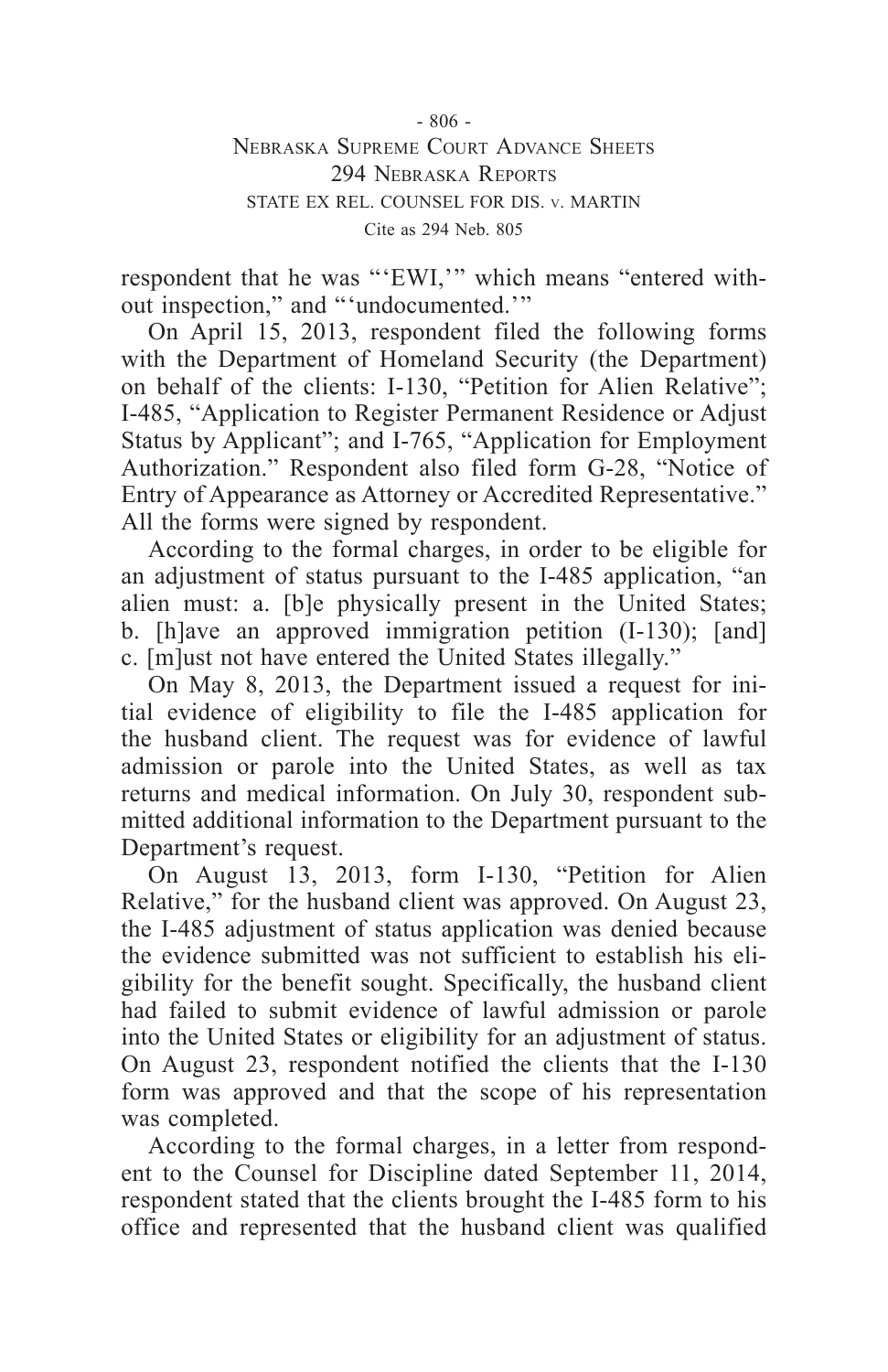- 807 - Nebraska Supreme Court Advance Sheets 294 Nebraska Reports STATE EX REL. COUNSEL FOR DIS. v. MARTIN Cite as 294 Neb. 805

to file the I-485 form, that he did not know of the husband client's ineligibility to apply for a legal immigration status, and that he failed to properly see and review the document that was brought in by the husband client.

In a letter from respondent to the Counsel for Discipline dated February 17, 2016, respondent stated that he was led to believe that his paralegal was competent in immigration applications and that all respondent needed to do was to review the documents and procedures for his signatures. Respondent stated that his paralegal prepared all of the immigration forms regarding the husband client for respondent's review and signature.

Respondent further stated in his February 17, 2016, letter that between approximately August 2007 and March 2009, respondent closed his practice due to illness. When he reopened his practice, respondent reported that he was very weak and heavily medicated. After respondent had surgery in July 2012, he began to regain his health and no longer required medication.

Respondent also stated in his February 17, 2016, letter that he relied heavily on his paralegal to facilitate intake interviews, but that respondent made all of the decisions for the clients, predicated in part on information provided by his paralegal. Respondent stated in the letter that he knew the husband client would have difficulty qualifying for an I-485 adjustment of status, but respondent believed there were alternative means by which an adjustment of status could be approved.

Respondent went on to state in his February 17, 2016, letter that respondent was not involved in every conversation between his paralegal and the clients, but he claims that his paralegal told him that the clients wanted to proceed with the I-485 application. Respondent relied on comments by his paralegal that other immigration lawyers often filed documents hoping that the Department would approve the documents, without necessarily believing it would. Respondent stated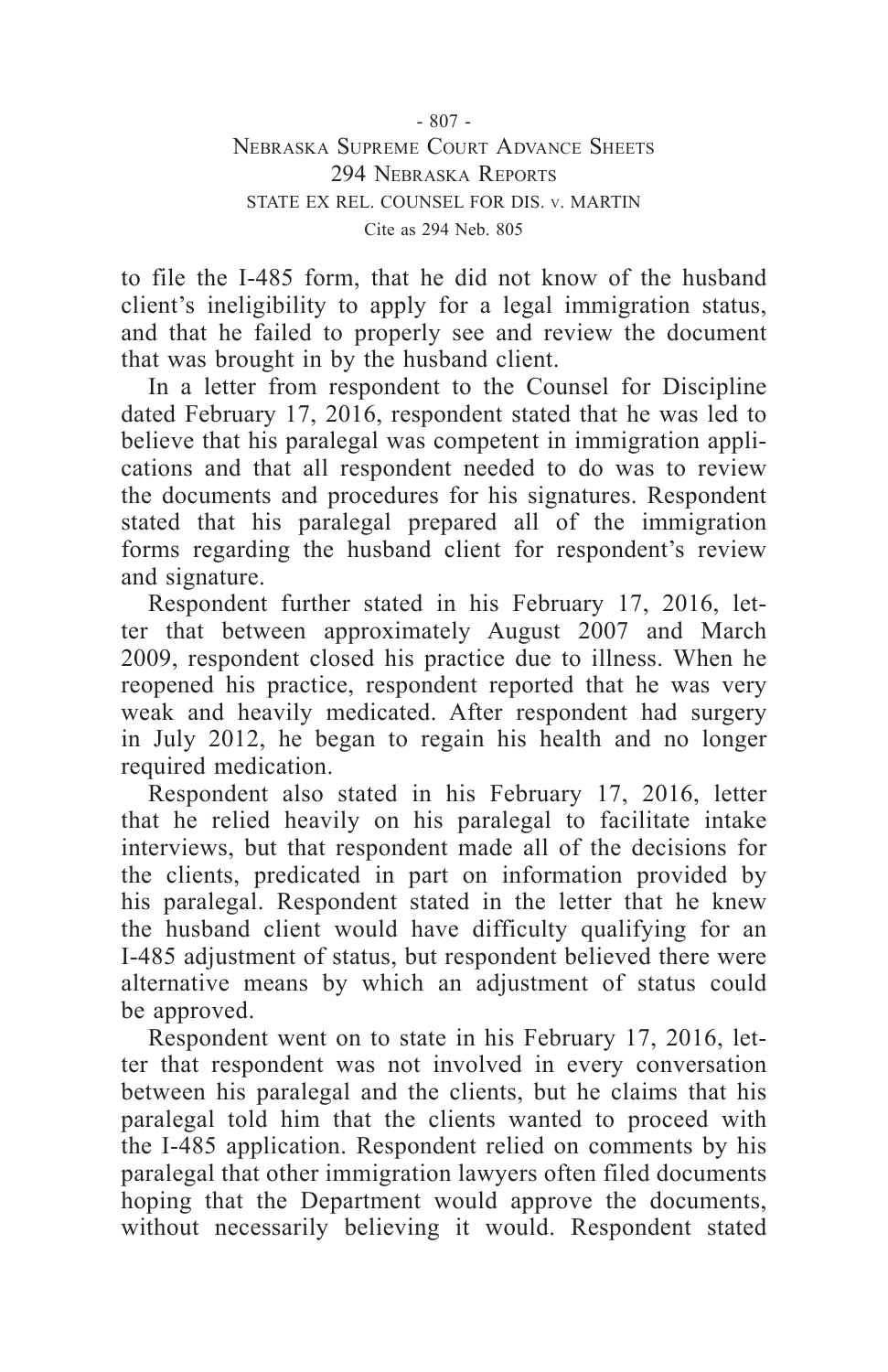- 808 - Nebraska Supreme Court Advance Sheets 294 Nebraska Reports STATE EX REL. COUNSEL FOR DIS. v. MARTIN Cite as 294 Neb. 805

that he could not say for certain whether the requested additional information was provided to the Department, because respondent stated that "'this period is hazy in my recollection due to my medical condition.'"

Respondent stated in his February 17, 2016, letter that his responsibility in the matter was his reliance on an experienced paralegal's assertion that the husband client was eligible for an adjustment of status. Respondent stated that he signed the forms believing what he was told by his paralegal.

The formal charges state that respondent failed to do any independent research to determine whether the husband client was eligible for an I-485 adjustment of status.

The formal charges allege that by his actions, respondent violated his oath of office as an attorney, Neb. Rev. Stat. § 7-104 (Reissue 2012), and Neb. Ct. R. of Prof. Cond. §§ 3-501.1 (competence); 3-501.5(a)(1), (4), and (7) (fees); 3-502.1 (advisor); and § 3-508.4(a) and (c) (misconduct).

On August 3, 2016, respondent filed a conditional admission pursuant to Neb. Ct. R. § 3-313 of the disciplinary rules, in which he conditionally admitted that he violated his oath of office as an attorney and professional conduct rules §§ 3-501.1, 3-501.5, 3-502.1, and 3-508.4. In the conditional admission, respondent knowingly does not challenge or contest the truth of the matters conditionally asserted and waived all proceedings against him in connection therewith in exchange for a public reprimand.

The proposed conditional admission included a declaration by the Counsel for Discipline, stating that respondent's proposed discipline is appropriate under the facts of this case.

## ANALYSIS

Section 3-313, which is a component of our rules governing procedures regarding attorney discipline, provides in pertinent part:

(B) At any time after the Clerk has entered a Formal Charge against a Respondent on the docket of the Court,